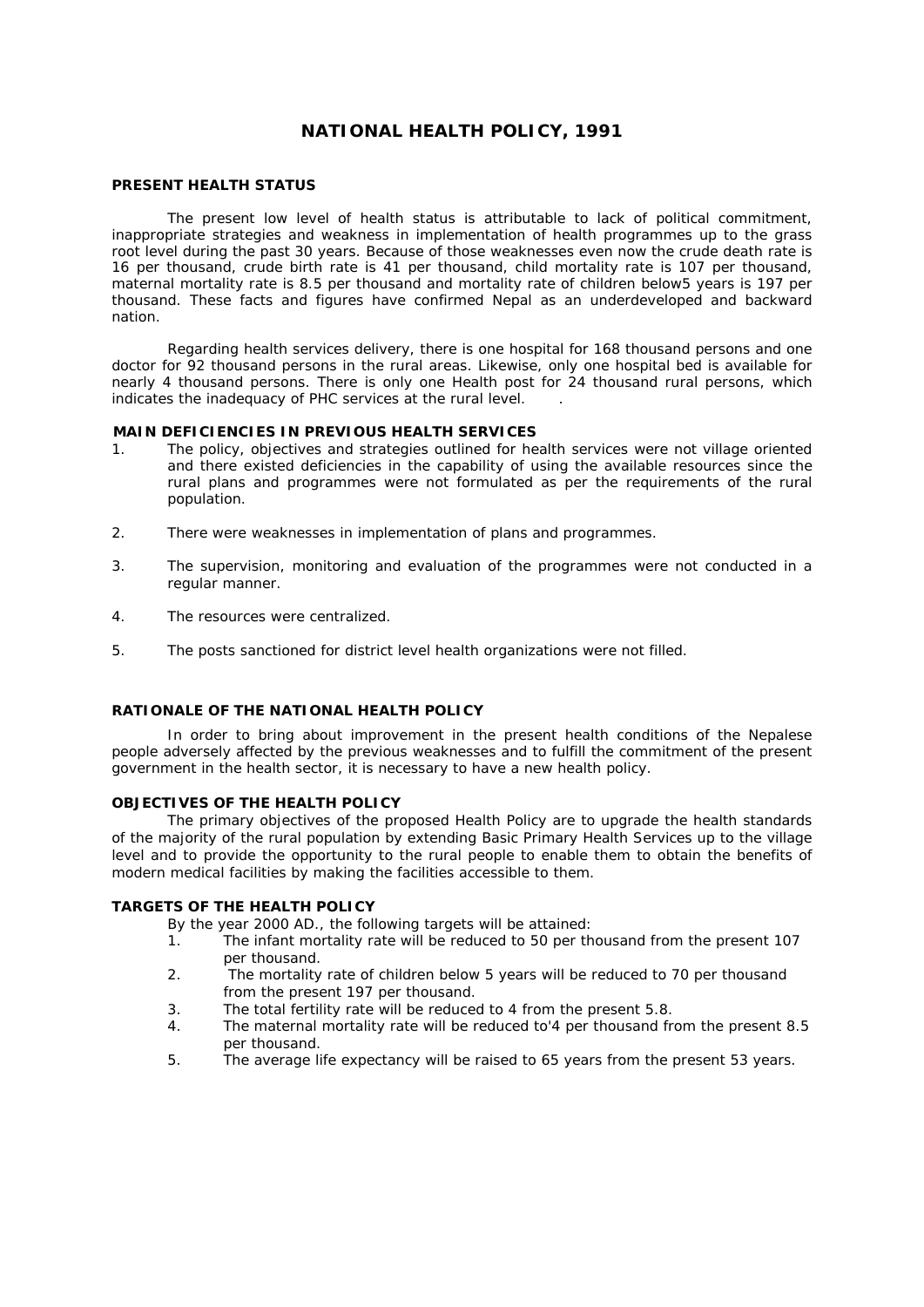# **PROPOSED HEALTH POLICY**

#### **1. PREVENTIVE HEALTH SERVICES**

 The services that are provided for the prevention of diseases fall under the Preventive Health Services. Under these, priority will be given to those programmes, which directly help reduce infant and child mortality rates. These services will be provided in an integrated way, through sub-health care centers at the rural level, The main programmes under this service are as follows:

- 1) Family Planning and Maternal and Child Health
- 2) Expanded Immunization
- 3) Safe Motherhood<br>4) Diarrhoea and Ac
- 4) Diarrhoea and Acute Respiratory Infection Control
- 5) Tuberculosis Control
- 6) Leprosy Control
- 7) Malaria and 'Kalajaar' Control
- 8) Control and Prevention of Communicable Diseases
- 9) Initiation of Prevention of Non-communicable Diseases
- 10) Initiation of Primary Health Services in Urban Slums
- 11) Prevention and Control of AIDS

#### **2. PROMOTIVE HEALTH SERVICES**

 The programmes which enable persons and communities to live healthy lives are included under promotive services.

1) *Health Education and Information*

 One of the main reasons for the low health standards of the people is the lack of public awareness of health matters. Therefore, health education will be provided in (in effective manner from centre to rural levels. For this, political workers, teachers, students, social organizations, women and  $\sim$  .1 volunteers will be mobilized extensively up to the ward level.

- 2) *Nutrition* . Priority programmes will be promotion of breast-feeding, growth monitoring, prevention of iodine deficiency disorders, iron and vitamin A deficiency, and health education to enable mothers to meet the daily requirements of children through locally available resources.
- 3) *Environmental Health* Programmes to inform the people about personal hygiene through various media, to collect, and manage solid wastes, to inspect and examine hotel foods, drinking water and other edible products,

 to manage construction of general13trines and urinals, will be initiated in a coordinated manner.

# **3. CURATIVE HEALTH SERVICES**

 The following curative health services will be made available at Central, District and Village levels:

- 1. Preventive, promotive and curative health services will be made available in an integrated way in the rural areas through sub-health posts, health posts and primary health care centres.
- 2. There will be at least one hospital in each district of the kingdom where out-door services, in-door services, family planning and maternity and child health services, immunization services and emergency services will be provided.
- 3. One Zonal Hospital will be established gradually in each of the zones of the kingdom. Specialized services relating to pediatrics, gynecology, general surgery, general medicine, eye care will be available.
- 4. One Regional Hospital will be established gradually in each of 5 regions of the kingdom. In these hospitals, specialized services e.g. dermatology, orthopedics and psychiatry will be added in addition to those available in zonal hospitals.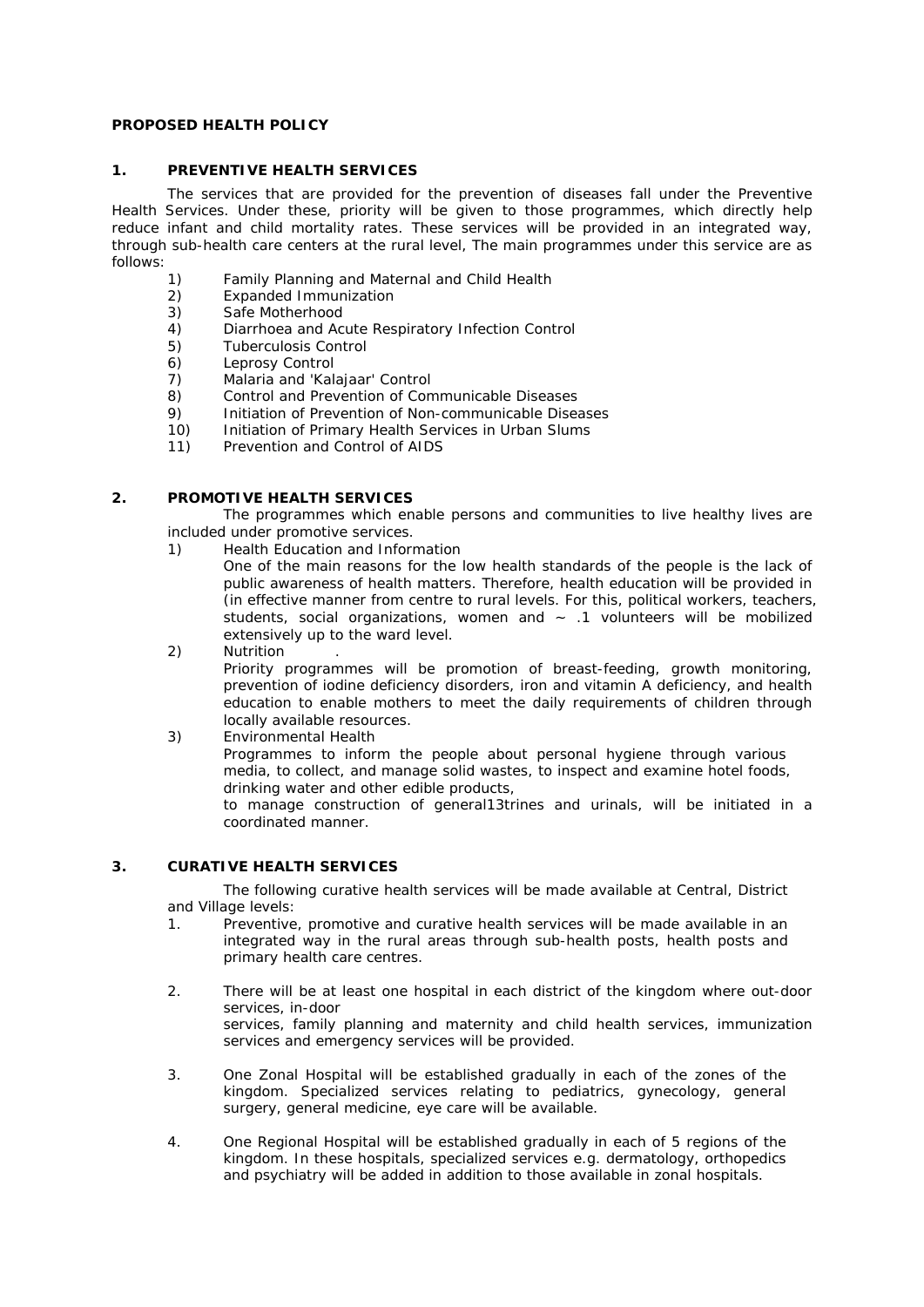- 5. The Central Hospital will be equipped with sophisticated diagnostic and other facilities and provide specialty and super-specialty services.
- 6. Specialist services will be extended to remote mountain regions, as and when required, through mobile teams.
- 7. A referral system will be developed through which the rural population will be provided with the opportunities to obtain services from modern well equipped hospitals, as and when required.
- 8. Diagnostic Services e.g. laboratory, X-Ray and other supportive services will be strengthened in the hospitals all levels.
- 9. Hospital expansion will be done on the basis of population density and patient load.

#### **4. BASIC PRIMARY HEALTH SERVICES**

- 1. Sub-Health Posts will be established in a phased manner in all Village Development Committee Areas of *the* Kingdom. Each Sub-Health Post will employ one village health worker, one maternal and child health worker and one auxiliary health worker. These Sub-Health Posts will provide general curative, promotive and preventive health services. Immunization, family planning, maternity and child health, health education, nutrition, environmental education, sanitation, and treatment of malaria, leprosy and Tuberculosis wilt also be extended by these Sub-Health Posts, up to the ward level.
- 2. One Health post in 205 electoral constituencies of the kingdom will be upgraded in a gradual manner and converted to a Primary Health Care Centre. In addition to the services as provided by Sub-Health Posts, arrangements will be made for two emergency beds and one maternity bed in these Centres.
- 3. The Health Posts operating at present will provide all Health services in the village Development committee where they are located as is done by Sub-Health Posts and will also provide training for and supervise and monitor the activities of Sub-Health Posts
- 4. Community Participation in Health Services.
- 5. Community involvement will be sought at each level of health care. Participation of women volunteers, traditional birth attendants (sudenies) and local leaders of various social organizations will be mobilized for health programmes at ward levels.
- 6. Organizations and ~1anagement
	- $improvement \sim$  will be made in the organization and management of health facilities at the
	- central, regional and district levels. Hospitals and public health offices at district levels will be operated in an integrated way under one organization.
	- The technical and administrative supervision and follow-up system for health organizations at various levels will be made more effective.
	- Hospitals and Health Units at different levels will be classified. A detailed description of the services available at the health facilities at different levels cost *of* the services and list of free services will be prepared and made public.
	- The collection, compilation, recording and reporting systems for health information at each level will he made more effective.
	- Improvements will be made in transportation and support systems *for* drugs and equipment at various health facilities;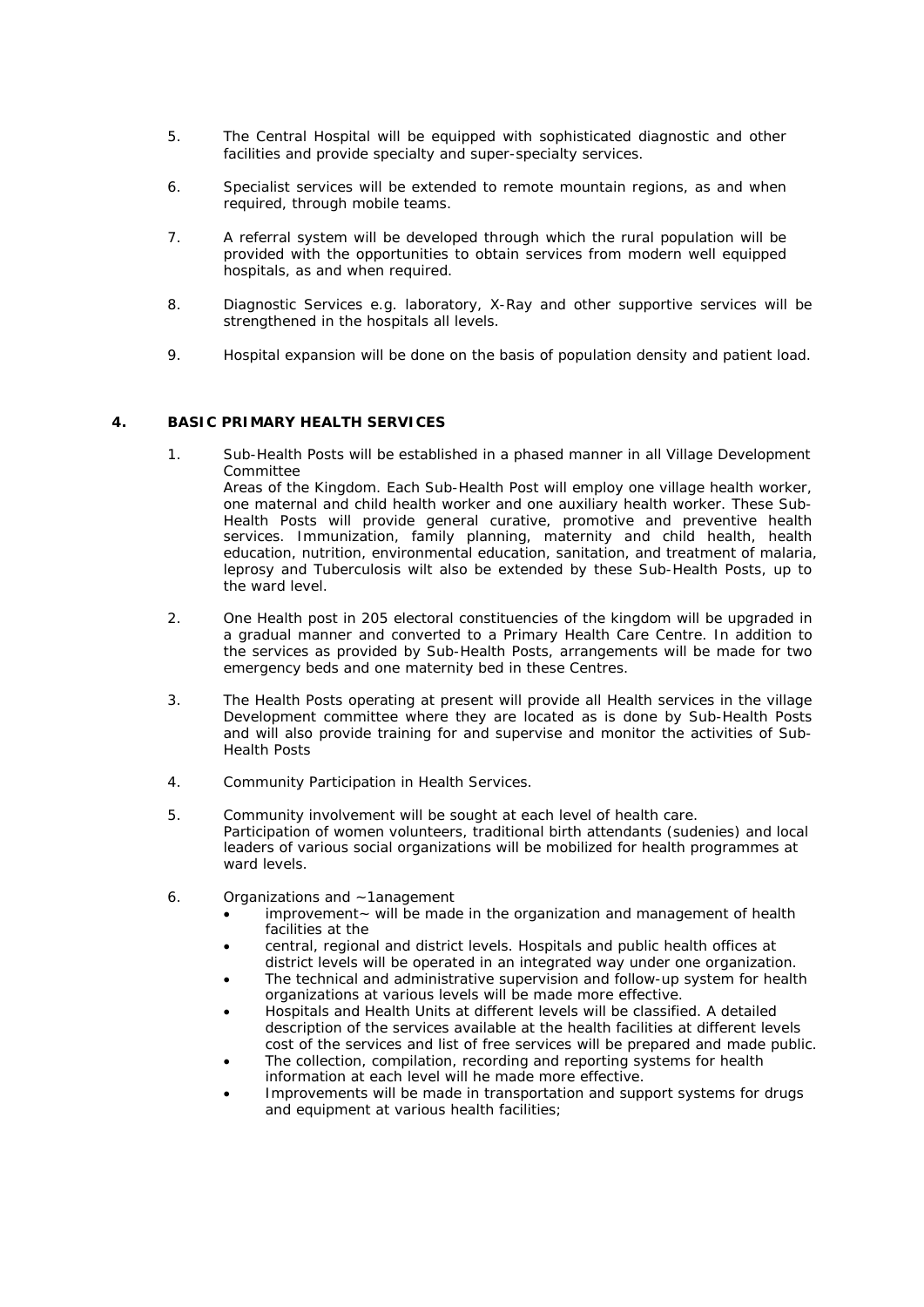- 7. Developments and Management of Health Manpower
	- i. Capable manpower required for various health facilities will be developed in a planned manner.
	- ii. Necessary cooperation will be extended for institutional development of the Institute of Medicine, the main organization *of* the country producing health manpower, in order to raise its production capacity.
	- iii. Necessary arrangements for training in foreign countries will be made in order to produce those categories of manpower, which cannot be produced within the country.
	- iv. The Training Centres under the Ministry of Health will be strengthened institutionally and their production capacity will be raised, as required.
	- v. Necessary reforms will he made in transfer, promotion and career development procedures for the health personnel at various levels.
	- vi. Arrangements will be made to provide special benefits for doctors and other health personnel to encourage them to work in remote rural areas
- 8. Private, Non-Government and Inter Sectoral Coordination
	- i. If someone in the private sector wants to extend health services through the establishment

 of hospitals, health units, nursing homes, without any financial liability to His Majesty's

 Government, such institutions may be operated after having obtained necessary permission from His Majesty's Government and subject to minimum standards as prescribed.

- ii. Non-Government Organizations and Associations will be encouraged to provide health services under the prescribed policies *of* His Majesty's Government.
- iii. Necessary coordination will be maintained at each level with the health related sectors including Agriculture, Education, Drinking Water and local Development.
- 9. Ayurved and other Traditional Health Systems.
	- The Ayurvedic system will be developed in gradual manner. Organizational structures for different levels will be prepared separately. This section of medicine will be developed and expanded on the basis of evaluation of services through research.
	- ii. Encouragement will be provided, as possible, to other traditional health system like Unani, Homeopathic and Naturopathy.
- 10. Drug Supply
	- i. In order to bring about improvements in the supply of drugs in government health organizations as well as those operated under private sector, the domestic production of essential drugs will be increased. In the meantime, the quality of the drugs will also be upgraded by effective implementation of the National Drug policy.
- 11. Resource Mobilization in Health Services
	- i. National and international resources will be mobilized for health services. National and Foreign Donor Agencies will be requested to provide necessary cooperation for providing resources to implement the programmes under the Health Policy of His Majesty's Government.
	- ii. Various alternative measures for resource mobilization in Health Services will be the subject of experiment e.g. Health Insurance, User's charges, Revolving Drug Schemes and so forth.
- 12. Health Research
	- i. Research in the health sector will be encouraged. The outcome of research will be applied in the process of decision making for better management of health services.
- 13. Regionalization and Decentralization
	- i. Regionalization and decentralization processes will be strengthened. Peripheral health units will be made more autonomous and effective. For this, amendments will be required in the existing Decentralization Regulations.